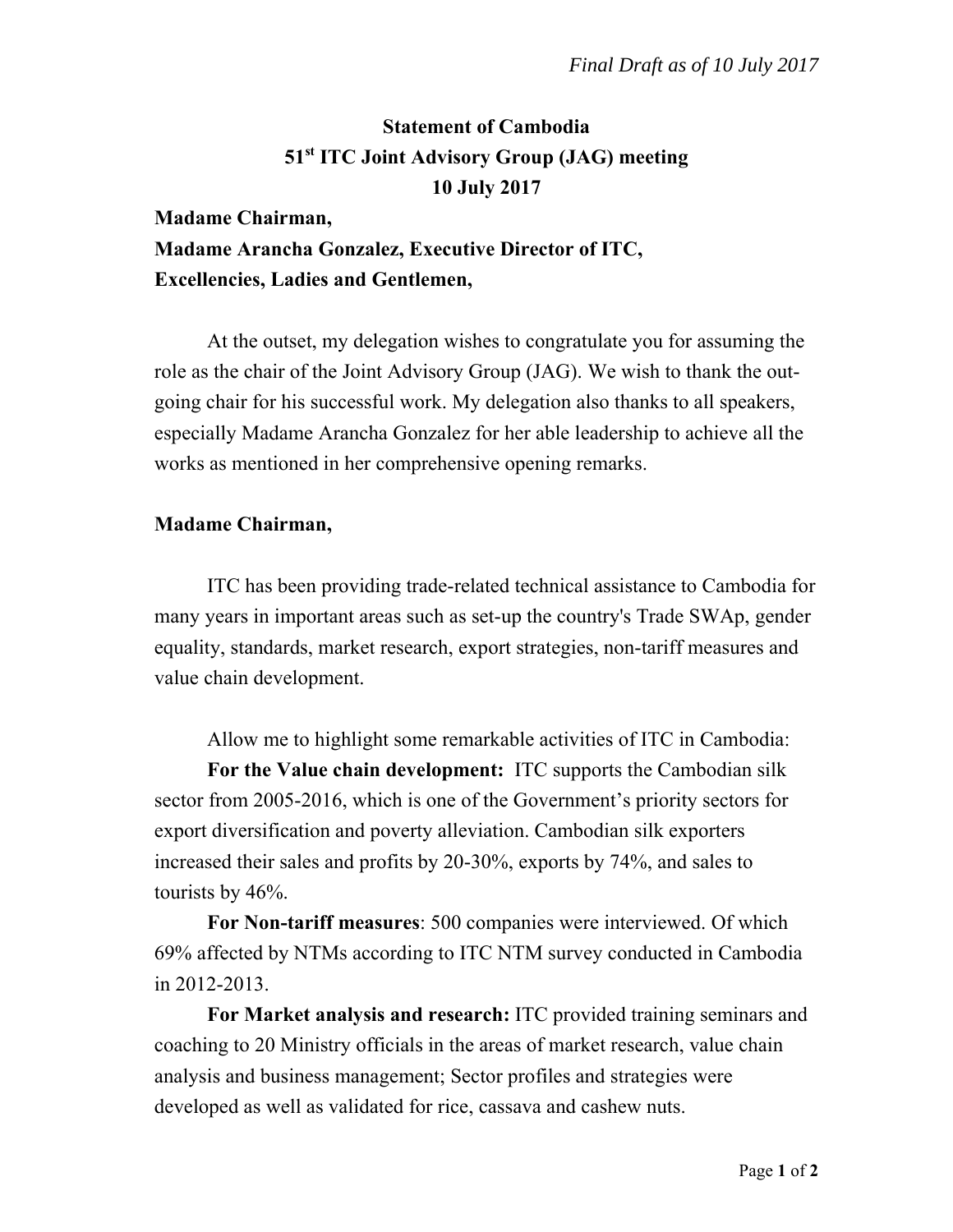**For Gender equality**: ITC has a partnership for gender equality with the Ministry of Women's Affairs (MOWA) and Women's Development Centre (WDC) to enhance sustainable livelihoods through the generation of employment and higher income for women and women producer's groups from Kampong Speu, one of the poorest provinces in Cambodia,

#### **Madame Chairman,**

ITC is committed to strengthen its partnership with Cambodia to support the country's trade development and promotion. ITC has received various requests for support from the Royal Government of Cambodia through the Ministry of Commerce in the areas of expertise where ITC can have the greatest impact in line with the priorities of the Government. Those include:

- 1) Trade facilitation and the implementation of the WTO Trade Facilitation Agreement,
- 2) Trade promotion,
- 3) Standards and compliance with market requirements, to address the identified NTBs and
- 4) Private sector development, and inclusive value chains strengthening.

We appreciate ITC for its current assistances focus on the set-up of an independent TPO in Cambodia, the study on a strategy for the Cambodian garment sector/sports bag for exports to EU as well as the study on Cambodia and the China One Belt and One Road initiative.

Cambodia therefore wishes to continue and deepen its partnership with ITC to deliver trade related technical assistance, capacity building and market intelligence to SMEs. Furthermore, Cambodia requires ITC to continue their supports for implementing on-going projects in the areas of know-how to achieve country's Aid for Trade Strategy 2016-2020, the implementation of trade facilitation, trade promotion, private sector development, and value chains strengthening.

#### **Madame Chairman,**